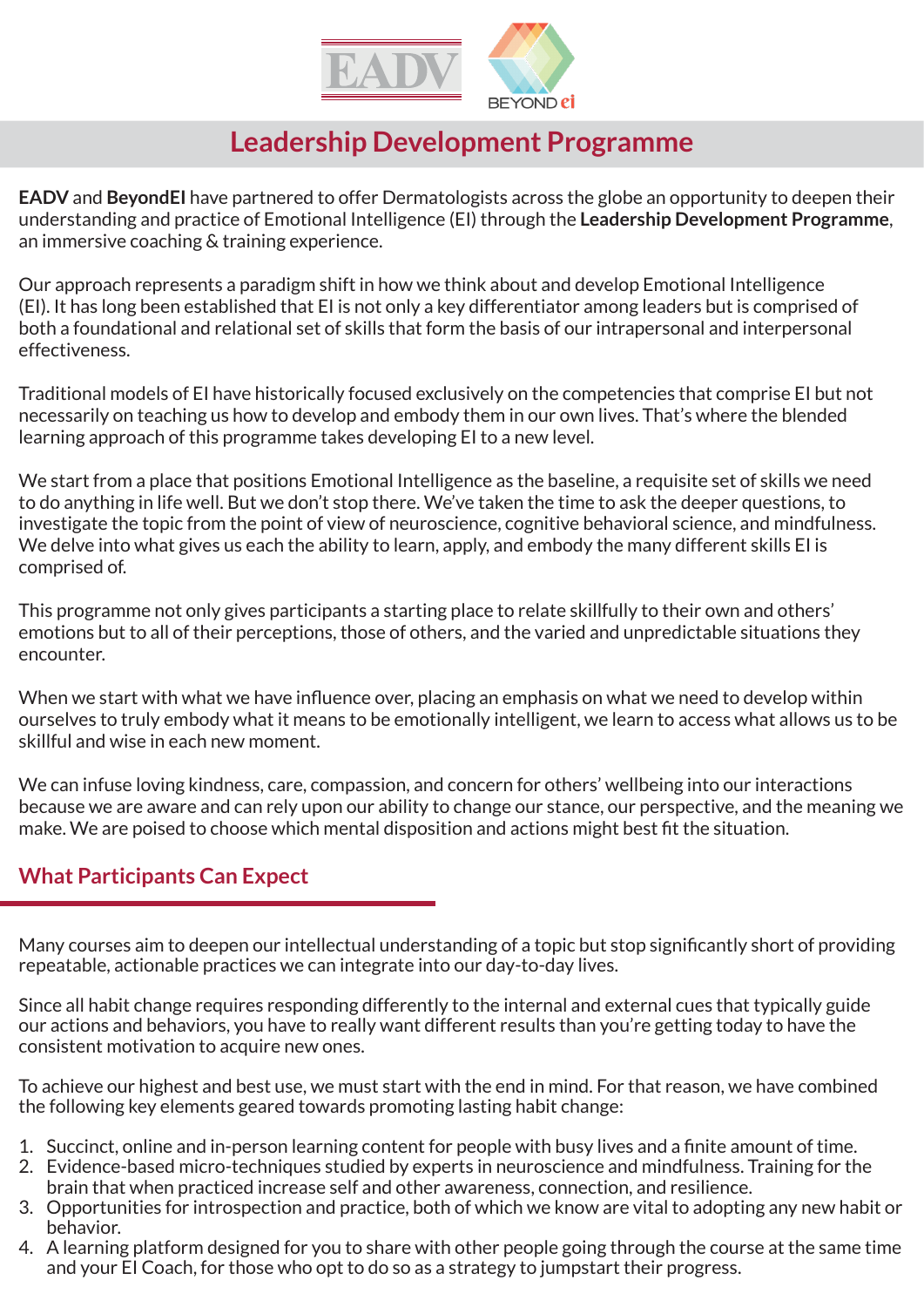### **Learning Approach**

Our coaching and learning approach is based on the best of what is understood about how to bring about meaningful and lasting habit change.

The programme design factors in what it takes to embody the concepts and evidence-based practices of Emotional Intelligence. Participants practice what they learn while they're learning about it, combining intellectual understanding with procedural (or applied) knowledge.

### **Programme Learning Objectives**



#### **Topics Covered**

- The Emerging Science of Perception & Emotion
- Emotional Intelligence & Why It's Important
- How to Apply EI Practices in Your Daily Life
- Develop Wellbeing as A Baseline
- Perceptual Reframing & Conscious Sensemaking
- Introduction to the 12 Self-Discoveries: A Cognitive Reframing Tool

#### **What You Will Gain**

When we start with what we have influence over in ourselves, placing an emphasis on what we need to develop and truly embody what it means to be emotionally intelligent, we learn to access what allows us to be skillful and wise in each new circumstance.

This course offers a powerful combination of daily learning, practice, and reflection so you can be the best version of yourself. Are you up for the challenge?



#### **Topics Covered**

- Infuse Awareness & Compassion in Your **Interactions**
- The Heart of Listening & Communication
- Reframe Your Perspective to Consider Others' Experience
- Manage Conflict Using Your EI Toolkit
- Leverage the 12 Self-Discoveries to Inspire & Lead
- Develop Emotionally Intelligent Habits

#### **What You Will Gain**

Discover how to bring out the best in yourself and others. Learn how to inspire and influence even in challenging situations. Experiment with practices that promote conducive group dynamics and facilitate trusting and collaborative relationships. You'll be introduced to methods based on the latest insights from neuroscience that allow you to embody what it means to be emotionally intelligent.

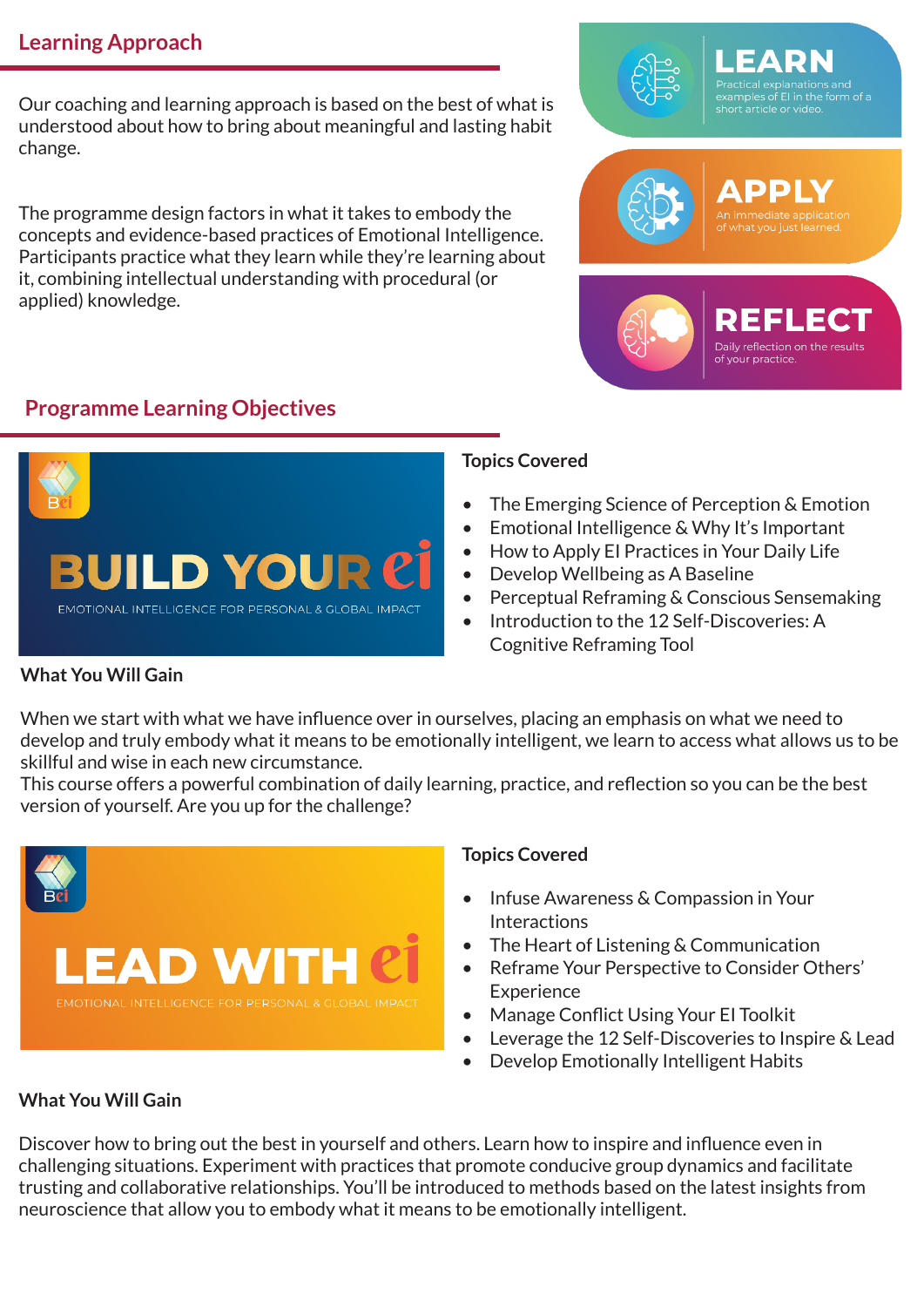The third edition of the programme is planned to start in Autumn 2022.

The entire programme will be conducted in English language.

- Preparatory assessment (ESCI) to provide a baseline for the participants to understand their own Emotional Intelligence before entering their EI journey
- Residency 1: 3-day in-person full time sessions facilitated by the BEYOND EI faculty members. Dates and places will be communicated to the selected participants.
- 12-week online training on a dedicated platform and facilitated by Beyond EI Certified coaches.
- 6 1-hour individual coaching sessions for each participant (videoconference)
- Residency 2: 3-day in-person full time sessions facilitated by the BEYOND EI faculty members. Dates and places will be communicated to the selected participants.
- Post-ESCI assessment (after completion of the training) to provide a follow-up view of each participant's progress.

## **Mandatory Requirements**

- Applications are open to EADV Members only. Junior Members are not eligible and one seat only is available for International Members.
- Applicants have at least 5 years of experience in academic or clinic medicine after completion of residency or specialisation in dermatology-venereology.
- The entire programme will be conducted in English language. English proficiency is required (intermediate or higher level)
- Attendance, engagement, and full completion of all assigned activities is critical to the success of the programme.

Successful participants will receive a Certificate of Completion in form of a paper certificate and a verifiable virtual badge.

Candidates will be selected by the Executive Committee on the basis of pre-determined criteria such as leadership experience, previous involvement in the EADV, international exposure, professional accomplishments and future perspective.